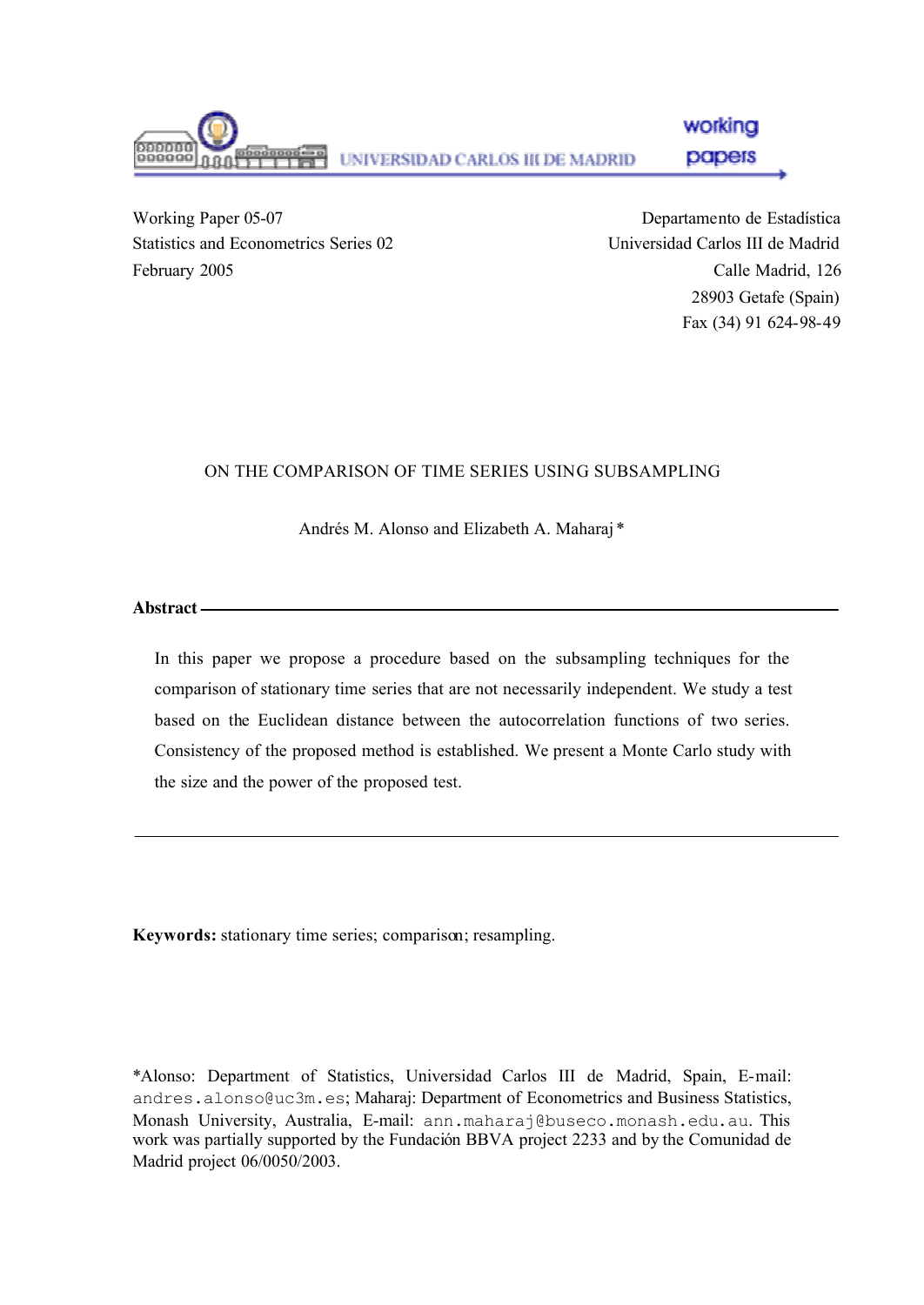#### 1 Introduction

The comparison of two or more time series is a problem of great interest in many practical situations:  $(i)$  in geology, for example, it is interesting to detect the differences between the waves produced by earthquakes and by mining explosions;  $(ii)$  in medicine, the comparison of different sections of a biomedical signal is used as a diagnostic procedure;  $(iii)$  in economics, it is interesting to compare the interest rates or the inflation rates in different regions or countries.

In this paper, we propose a procedure based on subsampling for testing the equality of the generating processes of two stationary time series that are not necessarily independent. The proposed procedure is different from the methods of Basawa et al. (1984), Maharaj (1996), Guo (1999) and Maharaj (2000) since it does not require the selection and the estimation of models. Also, it is different from the methods of Coates and Diggle (1986), Swanepoel and Van Wyk (1986) and Timmer et al. (1999) since it does not require spectral estimation. With the exception of Maharaj (2000), the above–mentioned methods are only applicable to independent series. In Section 3, we will see that the procedure based on subsampling is valid for both independent and dependent series and it is free of model or spectral estimation.

The paper is organized as follows. Section 2 presents the general approach for hypothesis testing using subsampling (as in Politis et al. (1999)). In Section 3 we develop the procedure of testing the equality of generating processes. Section 4 is devoted to the consistency study of the proposed method. Finally, in Section 5, we includes the results of a Monte Carlo study of the properties of the test.

## 2 Subsampling method

Politis and Romano (1994) introduce the subsampling method in homogeneous stochastic fields that includes, as a particular case, the strictly stationary series. For simplicity, we describe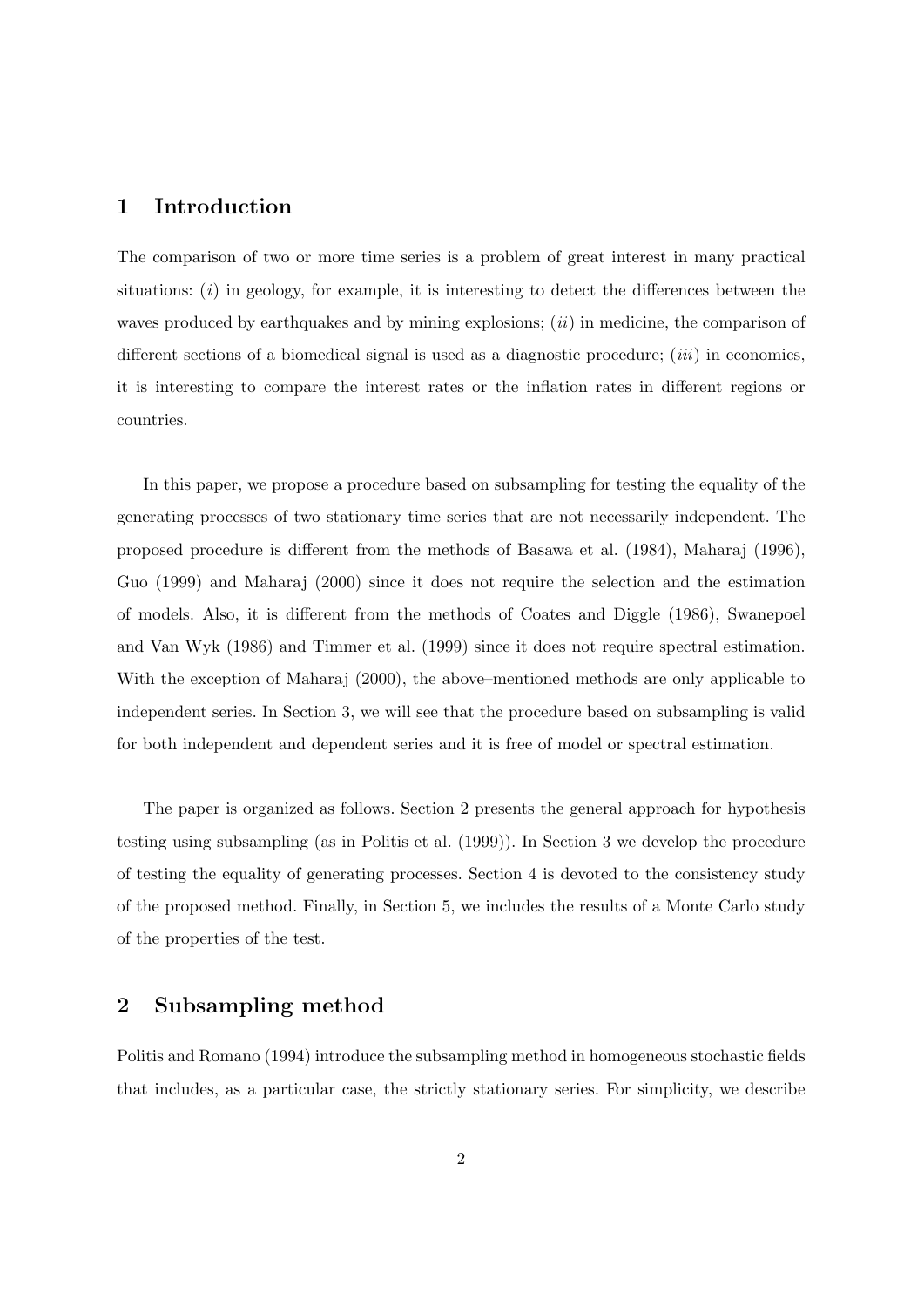the method in the stationary series case:

Let  $\boldsymbol{X} = (X_1, X_2, \ldots, X_n)$  be a vector of observations from a stationary series following certain probabilistic model  $P$ . The null hypothesis,  $H_0$ , establishes that  $P \in \mathbf{P}_0$  while the alternative hypothesis,  $H_1$ , is  $P \in \mathbf{P}_1$ , where  $\mathbf{P}_0$  and  $\mathbf{P}_1$  are disjoint subclasses of P such that  $P_0 \cup P_1 = P$ . Let  $X_j = (X_j, X_{j+1}, \ldots, X_{j+l-1})$ be blocks or subsamples of l consecutive observations with  $j = 1, 2, \ldots, n - l + 1$ . Let  $T_n = \tau_n t_n(X_1, X_2, \ldots, X_n)$  be the test statistic where  $\tau_n$  is a nonrandom normalizing sequence, then we can define the *j*-th subsampling statistic,  $T_l^{(j)}$  =  $\tau_l t_l(\boldsymbol{X}_j)$ , as the test statistic T evaluated at the subsample  $\boldsymbol{X}_j$ . The subsampling estimator of the distribution of  $T_n$  is:

$$
\widehat{G}_{n,l}(x) = \frac{1}{n-l+1} \sum_{j=1}^{n-l+1} I\left\{T_l^{(j)} \le x\right\},\tag{1}
$$

where  $I{E}$  denotes the indicator of the event E. Given the estimated sampling distribution, the critical value the test is obtained as the  $1 - \alpha$  quantile of  $\widehat{G}_{n,l}(\cdot)$ defined by:

$$
g_{n,l}(1-\alpha) = \inf \left\{ x : \widehat{G}_{n,l}(x) \ge 1 - \alpha \right\}.
$$
 (2)

Finally, we reject the null hypothesis with a nominal level  $\alpha$  if and only if  $T_n$  $g_{n,l}(1-\alpha).$ 

The main hypothesis in subsampling is that  $G_n(\cdot, P)$  converges weakly to a limit distribution,  $G(\cdot, P)$ . The Theorem 3.5.1 of Politis et al. (1999) establishes that  $g_{n,l}(1-\alpha)$  converges in probability to the 1- $\alpha$  quantile of  $G(\cdot, P)$  for  $P \in \mathbf{P}_0$  assuming that  $\{X_t\}_{t \in \mathbb{Z}}$  is  $\alpha$ -mixing with some restrictions on the normalizing sequences and the subsamples size; specifically  $\tau_l/\tau_n \to 0$ ,  $l \to \infty$  and  $l/n \to 0$ .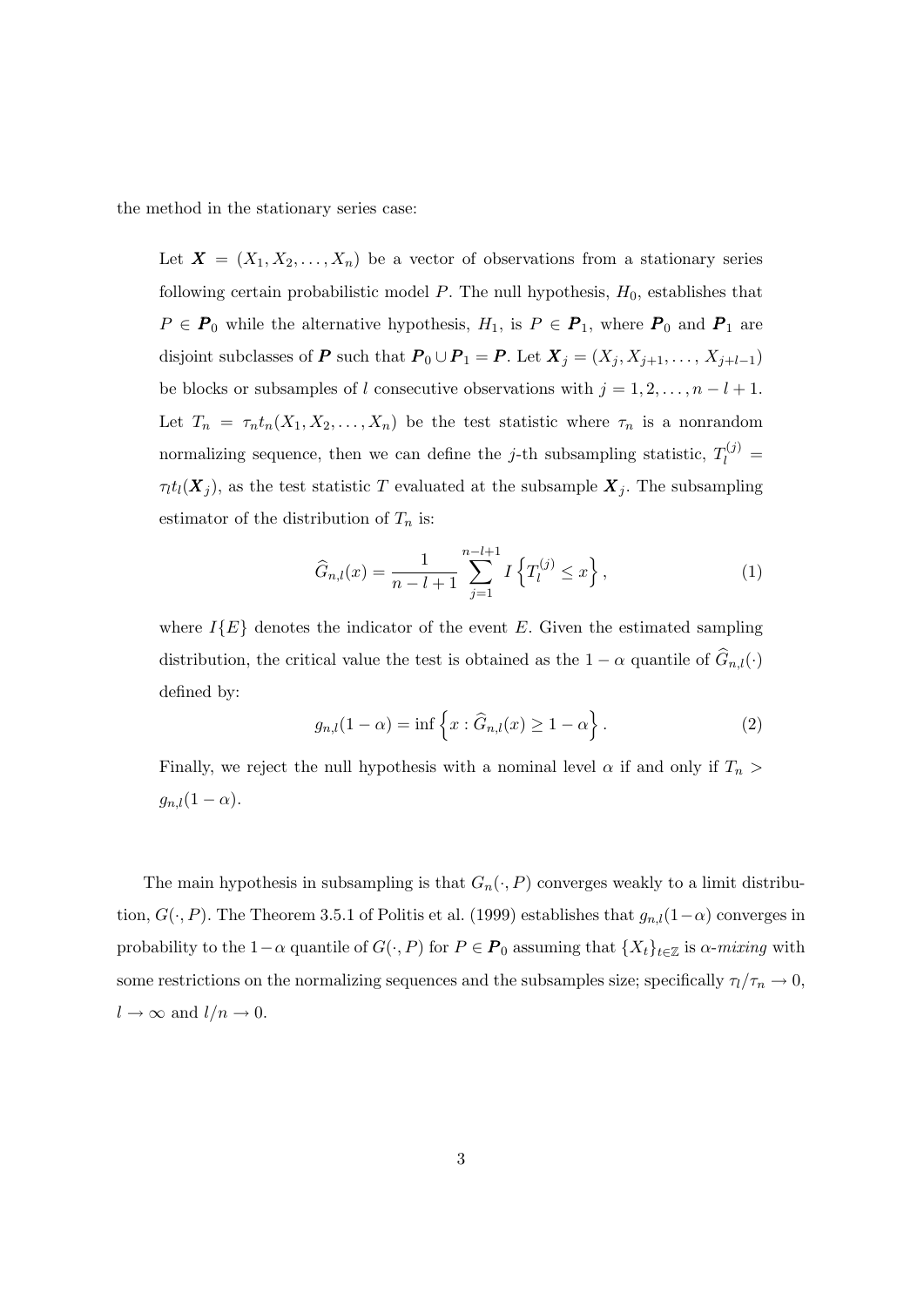#### 3 Hypothesis testing procedure

Let  ${X_t}_{t\in\mathbb{Z}}$  and  ${Y_t}_{t\in\mathbb{Z}}$  be two strictly stationary processes that follow the models  $P_X$  and  $P_Y$ , respectively. Let  $\mathbf{X} = (X_1, X_2, \ldots, X_n)$  and  $\mathbf{Y} = (Y_1, Y_2, \ldots, Y_n)$  be vectors of observations from  $\{X_t\}_{t\in\mathbb{Z}}$  and  $\{Y_t\}_{t\in\mathbb{Z}}$ , respectively. We are interesting on the following hypothesis test:

$$
H_0: P_X = P_Y
$$
  
\n
$$
H_1: P_X \neq P_Y
$$
\n
$$
(3)
$$

i.e., we want to test if the generating process is the same in both series. It is known that the complete probabilistic structure of a stochastic process  $\{Z_t\}_{t\in\mathbb{Z}}$  is determined by the set of all finite collections  $Z_t$ 's. In linear processes (and particularly, in Gaussian linear processes) much of the information in these joint distributions can be described in terms of the process mean  $\mu_Z = \mathbb{E}[Z_t]$  and the autocovariance function,  $\gamma_{Z,k} = \text{Cov}(Z_t, Z_{t+|k|})$  where  $k \geq 0$ . In this paper, we consider the test (3) using a statistic defined as function of the estimated autocorrelations calculated on the samples **X** and **Y** under the (simplifying) assumption that  $\mu_X = \mu_Y$ .

The proposed test statistic is the following:

$$
T_{n,m} = n \sum_{k=1}^{m} (\widehat{\rho}_{X,k} - \widehat{\rho}_{Y,k})^2,
$$
\n(4)

where  $\hat{\rho}_{X,k}, \hat{\rho}_{Y,k}$  are the k-th estimated autocorrelations using X and Y, respectively, n is the sample size and  $m$  is the maximum considered lag. In Appendix we provide the theoretical basis for the subsampling method using the statistics (4). In this case the normalizing constant  $\tau_n =$ n. Notice that the statistic,  $T_{n,m}$ , is just the squared Euclidean distance (properly normalized) between the autocorrelation vectors  $(\hat{\rho}_{X,1}, \hat{\rho}_{X,2}, \dots, \hat{\rho}_{X,m})$  and  $(\hat{\rho}_{Y,1}, \hat{\rho}_{Y,2}, \dots, \hat{\rho}_{Y,m})$ . This fact suggests the study of others distances as well.

The general approach presented in Section 2 is applied to the statistic  $T_{n,m}$  as follows:

1. Let  $\mathbf{X}_j = (X_j, X_{j+1}, \ldots, X_{j+l-1})$  and  $\mathbf{Y}_j = (Y_j, Y_{j+1}, \ldots, Y_{j+l-1})$  with  $j = 1, 2, \ldots, n-1$  $l + 1$  be the subsamples of l consecutive observations from **X** and **Y**, respectively. We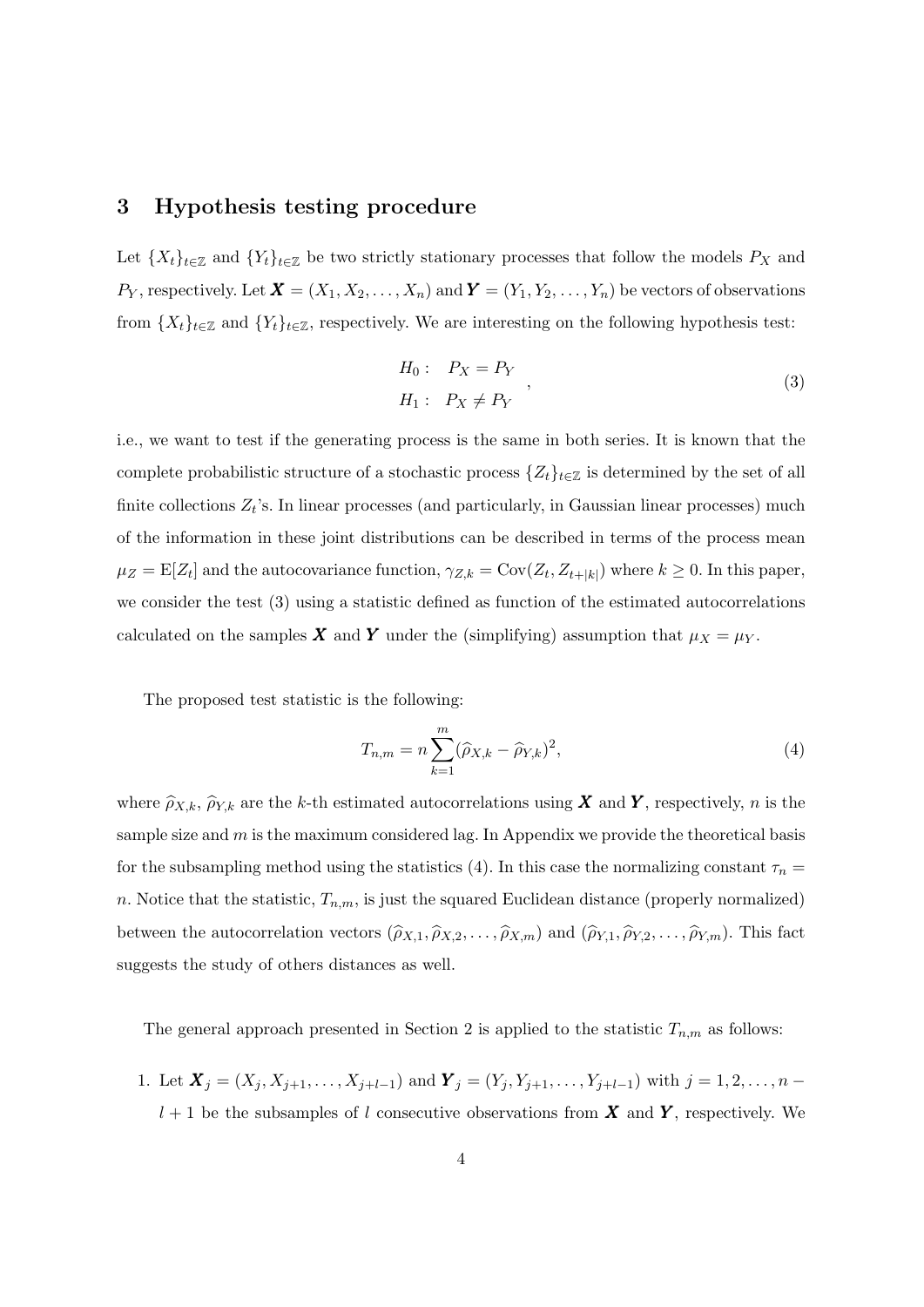calculate the *j*-th subsampling statistic,  $T_{l,m}^{(j)}$ , by:

$$
T_{l,m}^{(j)} = l \sum_{k=1}^{m} (\hat{\rho}_{X_j,k} - r_{\hat{\rho}_j,k})^2,
$$
\n(5)

where  $\hat{\rho}_{X_j,k}$  and  $\hat{\rho}_{Y_j,k}$  are the k-th estimated autocorrelations using the subsamples  $X_j$ and  $Y_j$ , respectively.

- 2. We calculate  $g_{n,l}(1-\alpha)$  the  $1-\alpha$  quantile of  $\hat{G}_{n,l}(\cdot)$  using the expression (2).
- 3. We reject  $H_0$  if and only if  $T_{n,m} > g_{n,l}(1-\alpha)$ .

Notice that the proposed algorithm is valid for dependent series since the subsamples  $(X_j, Y_j)$  can be considered as a vector of size l from the bidimensional process  $\{(X_t, Y_t)\}_{t \in \mathbb{Z}}$ . In the other hand, when the processes  $\{X_t\}_{t\in\mathbb{Z}}$  and  $\{Y_t\}_{t\in\mathbb{Z}}$  are independent, we can consider a larger number of subsamples modifying the above algorithm as follows:

1. Let  $X_i = (X_i, X_{i+1}, \ldots, X_{i+l-1})$  with  $i = 1, 2, \ldots, n-l+1$  and  $Y_j = (Y_j, Y_{j+1}, \ldots, Y_{j+l})$  $Y_{j+l-1}$ ) with  $j = 1, 2, \ldots, n-l+1$  be the subsamples of l consecutive observations from **X** and **Y**, respectively. We calculate the  $(i, j)$ -th subsampling statistic,  $T_{l,m}^{(i,j)}$ , by:

$$
T_{l,m}^{(i,j)} = l \sum_{k=1}^{m} (\widehat{\rho}_{X_i,k} - \widehat{\rho}_{Y_j,k})^2,
$$
\n(6)

where  $\hat{\rho}_{X_i,k}$  and  $\hat{\rho}_{Y_j,k}$  are the k-th estimated autocorrelations using the subsamples  $\mathbf{X}_i$ and  $Y_i$ , respectively.

2. We calculate  $g_{n,l}(1-\alpha)$  the  $1-\alpha$  quantile of  $\widehat{G}_{n,l}(\cdot)$  using the following expression:

$$
\widehat{G}_{n,l}(x) = \frac{1}{(n-l+1)^2} \sum_{i=1}^{n-l+1} \sum_{j=1}^{n-l+1} I\left\{T_{l,m}^{(i,j)} \le x\right\}.
$$
\n(7)

3. We reject  $H_0$  if and only if  $T_{n,m} > g_{n,l}(1-\alpha)$ .

# 4 Consistency results

The asymptotic validity of subsampling method for hypothesis testing is provided by the Theorem 5.1 of Politis et. al. (2001):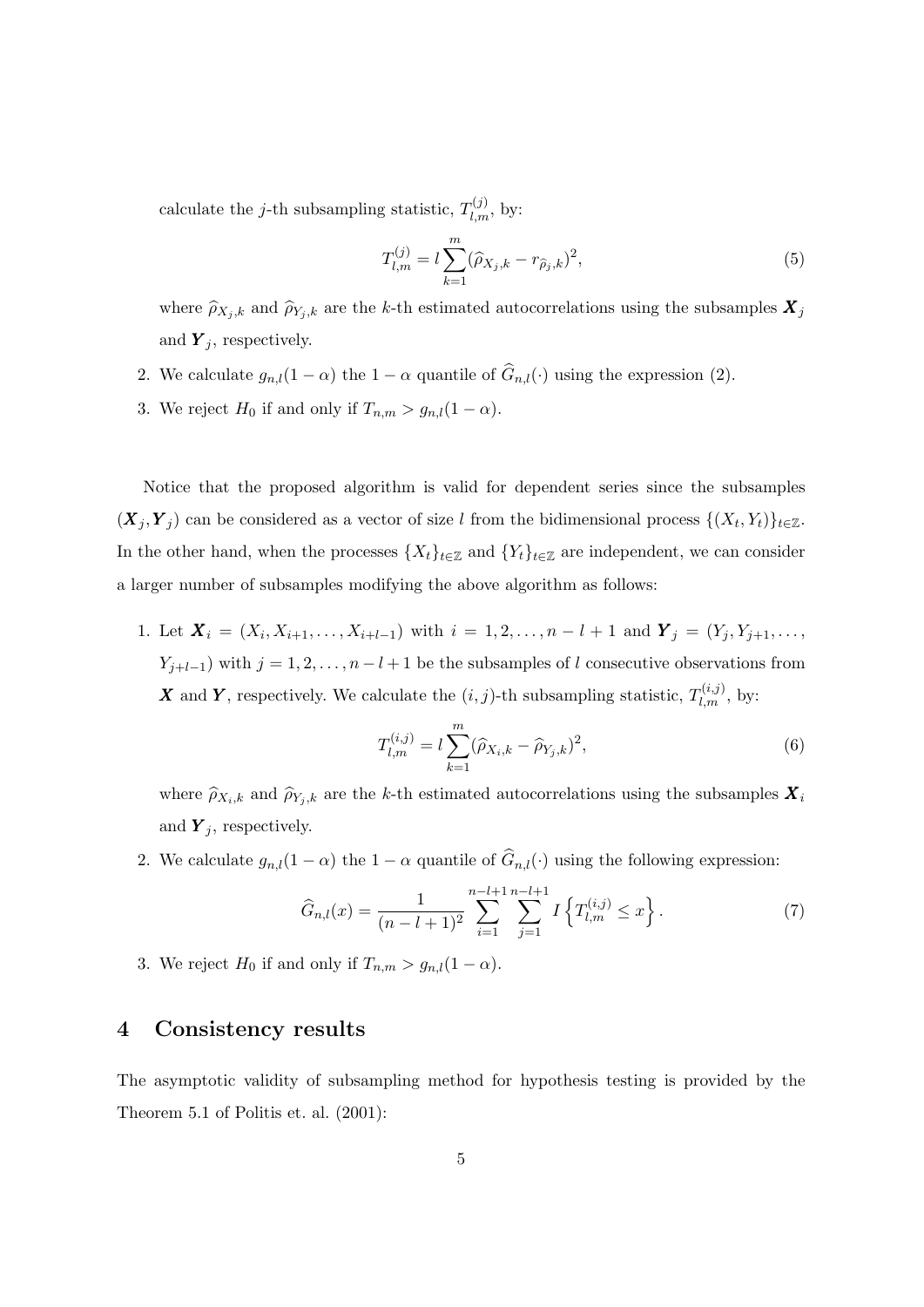#### **Theorem 5.1** (Politis et. al.  $(2001)$ ):

- (i) Assume, for  $P \in \mathbf{P}_0$ ,  $G_n(P)$  converges weakly to a continuous limit law  $G(P)$ , whose corresponding cumulative distribution function is  $G(\cdot, P)$  and whose  $1 - \alpha$  quantile is  $g(1-\alpha, P)$ . Assume that  $l/n \to 0$  and  $l \to \infty$  as  $n \to \infty$ . Also assume that  $\alpha_Z(k) \to 0$  as  $k \to \infty$ , where  $\alpha_Z(\cdot)$  is the mixing sequence corresponding  $\{Z_t\}$ . If  $G(\cdot, P)$  is continuous at  $g(1-\alpha, P)$  and  $P \in \mathbf{P}_0$  then  $g_{n,l}(1-\alpha) \to g(1-\alpha, P)$  in probability and  $\Pr_P\{T_n >$  $g_{n,l}(1-\alpha)$ }  $\rightarrow \alpha$  as  $n \rightarrow \infty$ .
- (ii) Assume the test statistics is constructed so that  $t_n(X_1, X_2, \ldots, X_n) \to t(P)$  in probability, where  $t(P)$  is a constant which satisfies  $t(P) = 0$  if  $P \in P_0$  and  $t(P) > 0$  if  $P \in P_1$ . Assume that  $l/n \to 0$ ,  $l \to \infty$  and  $\tau_l/\tau_n \to 0$  as  $n \to \infty$ . Also assume that  $\alpha_Z(k) \to 0$ as  $k \to \infty$ , where  $\alpha_Z(\cdot)$  is the mixing sequence corresponding  $\{Z_t\}$ . Then if  $P \in \mathbf{P}_1$ , the rejection probability satisfies  $Pr_P\{T_n > g_{n,l}(1-\alpha)\} \to 1$  as  $n \to \infty$ .

The following proposition and its corollaries establish the required assumptions of the previous theorem for the statistics defined by (4).

**Proposition 1:** Suppose that  $(X_1, X_2, \ldots, X_n)$  and  $(Y_1, Y_2, \ldots, Y_n)$  are samples of two stationary zero mean processes with strong mixing coefficient  $\alpha_X(\cdot)$  and  $\alpha_Y(\cdot)$ , respectively. Also, assume that one of the two following conditions hold:

- (A)  $Pr\{|X_1| \le c\} = 1$  and  $Pr\{|Y_1| \le c\} = 1$  for some  $c \in (0, \infty)$ , and  $\sum_{k=1}^{\infty} \alpha_X(k) < \infty$  and  $\sum_{k=1}^{\infty} \alpha_Y(k) < \infty$ .
- (B)  $E|X_1|^{4+2\delta} < \infty$  and  $E|X_1|^{4+2\delta} < \infty$  and  $\sum_{k=1}^{\infty} \alpha_X(k)^{\delta/(2+\delta)} < \infty$  and  $\sum_{k=1}^{\infty} \alpha_Y(k)^{\delta/(2+\delta)} <$  $\infty$  for some  $\delta \in (0,\infty)$ .
- Then, for any fixed nonnegative integer m,

$$
n^{1/2}(\widetilde{\gamma}_{X,0}-\gamma_{X,0},\widetilde{\gamma}_{X,1}-\gamma_{X,1},\ldots,\widetilde{\gamma}_{X,m}-\gamma_{X,m},\widetilde{\gamma}_{Y,0}-\gamma_{Y,0},\widetilde{\gamma}_{Y,1}-\gamma_{Y,1},\ldots,\widetilde{\gamma}_{Y,m}-\gamma_{Y,m})
$$
(8)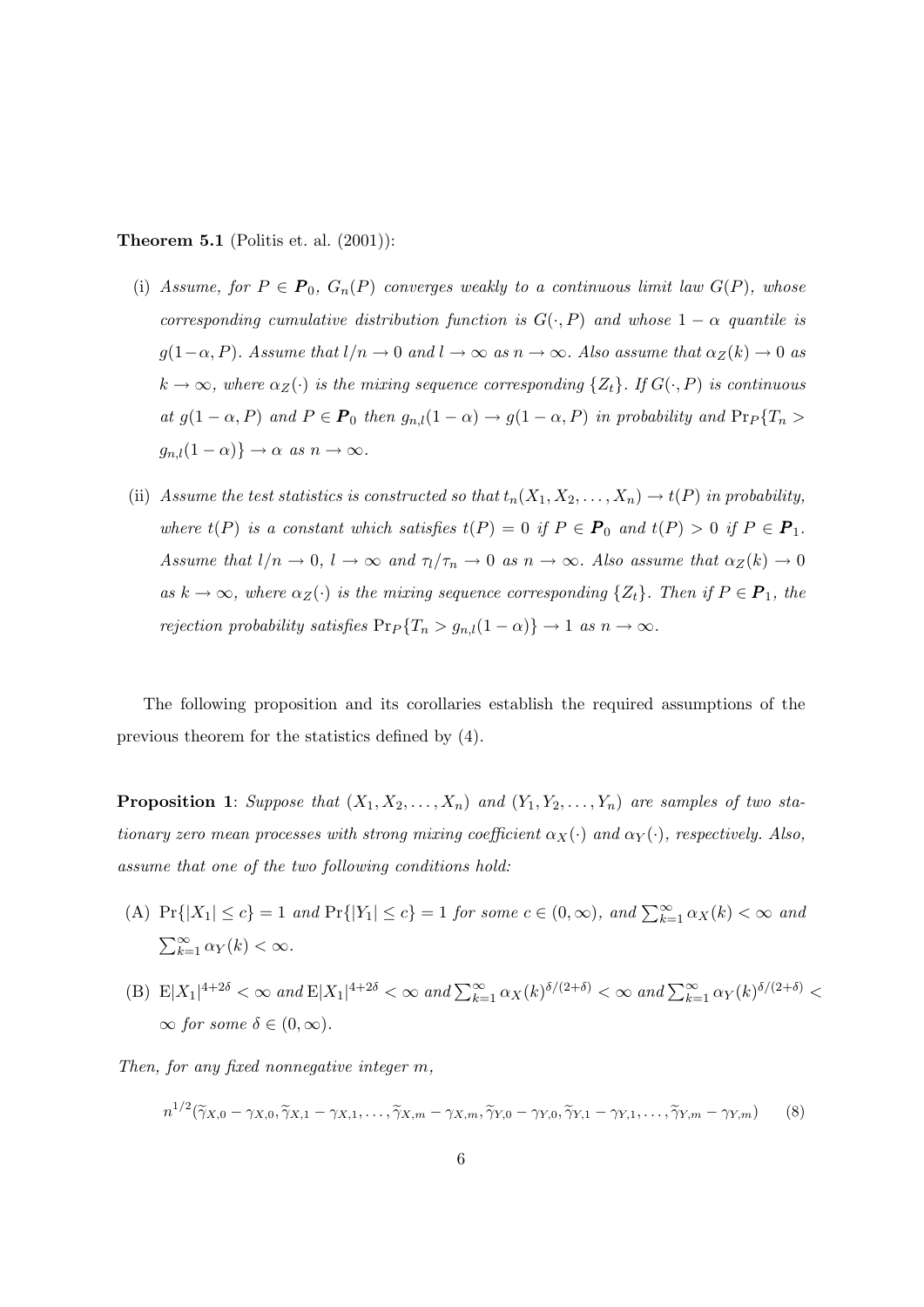is asymptotically normal with mean zero and covariance matrix  $\mathbf{C}_{X,Y}$ , where  $\mathbf{C}_{X,Y}$  is a  $2(m +$  $1) \times 2(m+1)$  matrix with entries given by (13) and (14).

Proof: For sake of simplicity we present the proof for the following vector:

$$
n^{1/2}(\widetilde{\gamma}_{X,i} - \gamma_{X,i}, \widetilde{\gamma}_{X,j} - \gamma_{X,j}, \widetilde{\gamma}_{Y,k} - \gamma_{Y,k}, \widetilde{\gamma}_{Y,l} - \gamma_{Y,l}),
$$
\n(9)

where indexes  $i, j, k$  and l are in  $\{0, 1, \ldots, m\}.$ 

In order to prove that (9) is asymptotically normal with mean zero and covariance matrix

$$
\mathbf{C} = \begin{bmatrix} c_{X,i,i} & c_{X,i,j} & c_{XY,i,k} & c_{XY,i,l} \\ c_{X,j,i} & c_{X,j,j} & c_{XY,j,k} & c_{XY,j,l} \\ c_{XY,k,i} & c_{XY,k,j} & c_{Y,k,k} & c_{Y,k,l} \\ c_{XY,l,i} & c_{XY,l,j} & c_{Y,l,k} & c_{Y,l,l} \end{bmatrix},
$$
(10)

we will use a Cramer-Wold argument, i.e., we will consider arbitrary linear combination and establish the asymptotical univariate normality.

Let be  $\lambda_i, \lambda_j, \lambda_k$  and  $\lambda_l$  arbitrary real constants, then the linear combination of (9) satisfies,

$$
n^{1/2} \left( \lambda_i (\widetilde{\gamma}_{X,i} - \gamma_{X,i}) + \lambda_j (\widetilde{\gamma}_{X,j} - \gamma_{X,j}) + \lambda_k (\widetilde{\gamma}_{Y,k} - \gamma_{Y,k}) + \lambda_l (\widetilde{\gamma}_{Y,l} - \gamma_{Y,l}) \right)
$$
  
\n
$$
= n^{1/2} \left( \sum_{t=1}^{n-m} \lambda_i (X_t X_{t+i} - \gamma_{X,i}) + \sum_{t=1}^{n-m} \lambda_j (X_t X_{t+j} - \gamma_{X,j}) + \sum_{t=1}^{n-m} \lambda_k (Y_t Y_{t+k} - \gamma_{Y,k}) + \sum_{t=1}^{n-m} \lambda_l (Y_t Y_{t+l} - \gamma_{Y,l}) \right)
$$
  
\n
$$
= n^{1/2} \sum_{t=1}^{n-m} \left( \lambda_i (X_t X_{t+i} - \gamma_{X,i}) + \lambda_j (X_t X_{t+j} - \gamma_{X,j}) + \lambda_k (Y_t Y_{t+k} - \gamma_{Y,k}) + \lambda_l (Y_t Y_{t+l} - \gamma_{Y,l}) \right).
$$
 (11)

We define  $Z_t = \lambda_i (X_t X_{t+i} - \gamma_{X,i}) + \lambda_j (X_t X_{t+j} - \gamma_{X,j}) + \lambda_k (Y_t Y_{t+k} - \gamma_{Y,k}) + \lambda_l (Y_t Y_{t+l} - \gamma_{Y,l}).$ Then,  $\{Z_t\}$  is a zero mean stationary process with mixing coefficient satisfying:

$$
\alpha_Z(h) \le \alpha_X(h-i) + \alpha_X(h-i) + \alpha_Y(h-k) + \alpha_X(h-l). \tag{12}
$$

The definition of  $Z_t$  and (12) implies that if  $\{X_t\}$  and  $\{Y_t\}$  satisfy the condition (A) or (B) then  $\{Z_t\}$  also satisfies similar conditions. In the case of condition (B) we have  $E|Z_1|^{2+\delta} < \infty$ . Hence we can apply a central limit theorem for strong mixing process (see, v.g., Theorem A.8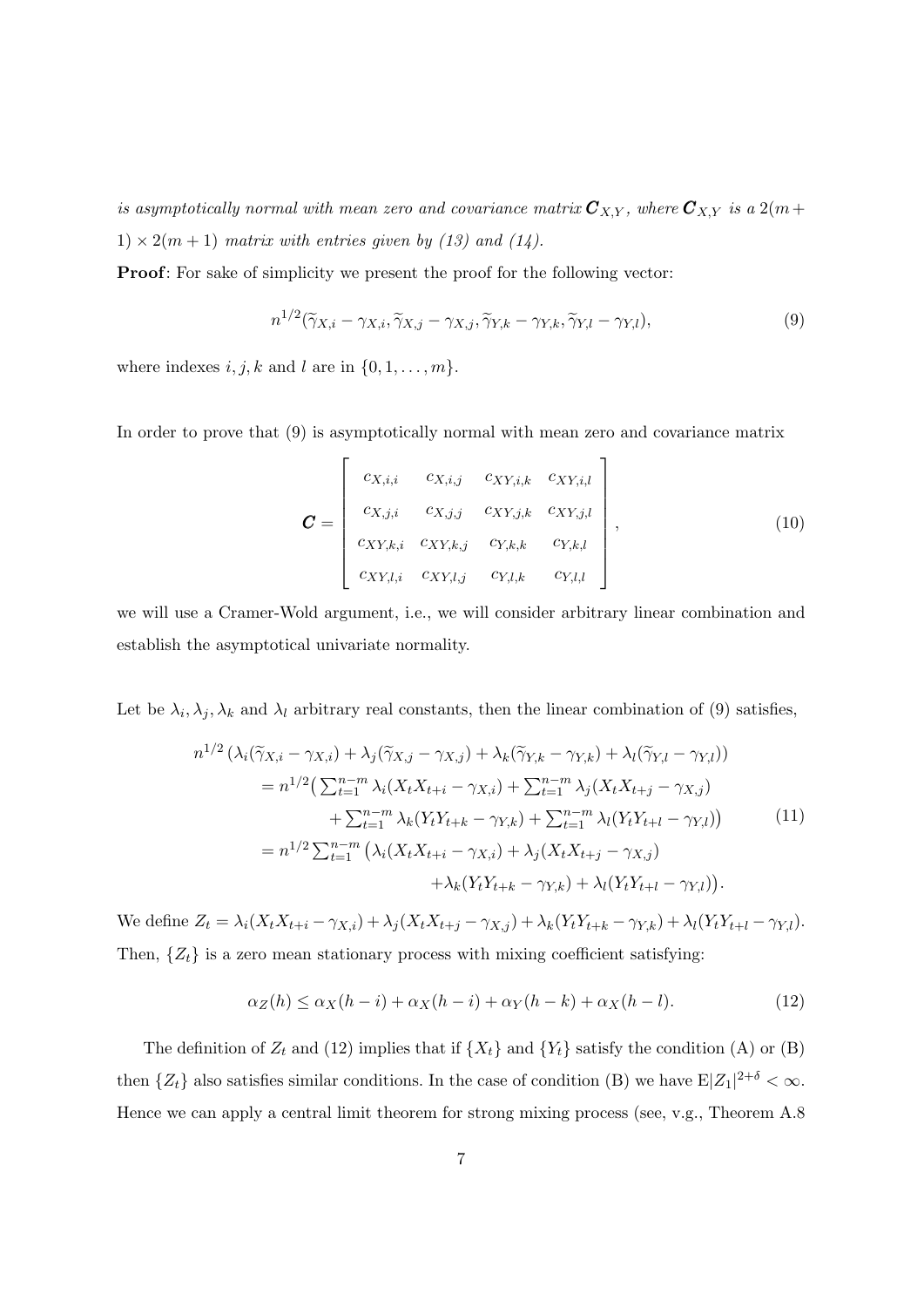of Lahiri (2003)) to conclude that  $n^{1/2} \sum_{t=1}^{n-m} Z_t$  is asymptotically normal with mean zero and variance  $\sigma_{\infty}^2 = \sum_{t=-\infty}^{\infty} cov(Z_1, Z_{1+t}) = \lambda' C \lambda$ , where  $\lambda = (\lambda_i, \lambda_j, \lambda_k \lambda_l)'$ . Then, the Cramer-Wold theorem implies that (9) is asymptotically normal with mean zero and covariance matrix  $\mathcal C$ . It only rest to give the expression for the entries of matrix  $\mathcal C$ .

For indexes in X or Y, i.e.,  $(i, i), (i, j), (j, j), (k, k), (k, l)$  or  $(l, l)$ , the expression coincide with the original Bartlett's formula:

$$
c_{X,i,j} \equiv \lim_{n \to \infty} n \operatorname{cov}(\widetilde{\gamma}_{X,i}, \widetilde{\gamma}_{X,j})
$$
  
\n
$$
= \lim_{n \to \infty} n^{-1} \sum_{t=1}^{n-m} \sum_{s=1}^{n-m} \gamma_{X,s-t} \gamma_{X,s-t+j-i} + \gamma_{X,s-t+j} \gamma_{X,s-t-i} +
$$
  
\n
$$
+ \kappa_X (s-t, i, j-i)
$$
  
\n
$$
= \sum_{t=-\infty}^{\infty} \gamma_{X,t} \gamma_{X,t+j-i} + \gamma_{X,t+j} \gamma_{X,t-i} + \kappa_X (t, i, j-i),
$$
  
\n(13)

where  $\kappa_X(t, i, j - i)$  denotes the fourth joint cumulant of the distribution of  $(X_h, X_{h+i}, X_{h+t},$  $X_{h+t+j}$ ). Notice that the double sum is simplified by noting that in each term s and t only occur in the form s−t, see Section 5.3.3 of Priestley (1981). Similar expressions can be obtained for the others pairs of indexes.

For indexes in X and Y, i.e.,  $(i, k), (j, k), (i, l)$  or  $(j, l)$  we can use the expression  $(5.3.16)$ in Section 5.3.3 of Priestley (1981) to obtain:

$$
c_{XY,i,k} = \lim_{n \to \infty} n \operatorname{cov}(\widetilde{\gamma}_{X,i}, \widetilde{\gamma}_{Y,k})
$$
  
\n
$$
= \lim_{n \to \infty} n^{-1} \sum_{t=1}^{n-m} \sum_{s=1}^{n-m} \gamma_{XY,s-t} \gamma_{XY,s-t+j-i} + \gamma_{XY,s-t+j} \gamma_{XY,s-t-i} +
$$
  
\n
$$
+ \kappa_{XY}(s-t, i, j-i)
$$
  
\n
$$
= \sum_{t=-\infty}^{\infty} \gamma_{XY,t} \gamma_{XY,t+i-j} + \gamma_{XY,t-j} \gamma_{XY,t+i} + \kappa_{X,Y}(t, i, j-i),
$$
\n(14)

where  $\gamma_{XY}$  denotes the cross-covariance function of and  $\kappa_{X,Y}(t, i, j - i)$  denotes the fourth joint cumulant of the distribution of  $(X_h, X_{h+i}, Y_{h+t}, Y_{h+t+j})$ . Notice that the double sum is simplified by noting that in each term s and t only occur in the form  $s - t$ , see Section 5.3.3 of Priestley (1981). Similar expressions can be obtained for the others pairs of indexes. Notice that  $c_{XY,i,k}$  are zero for independent processes.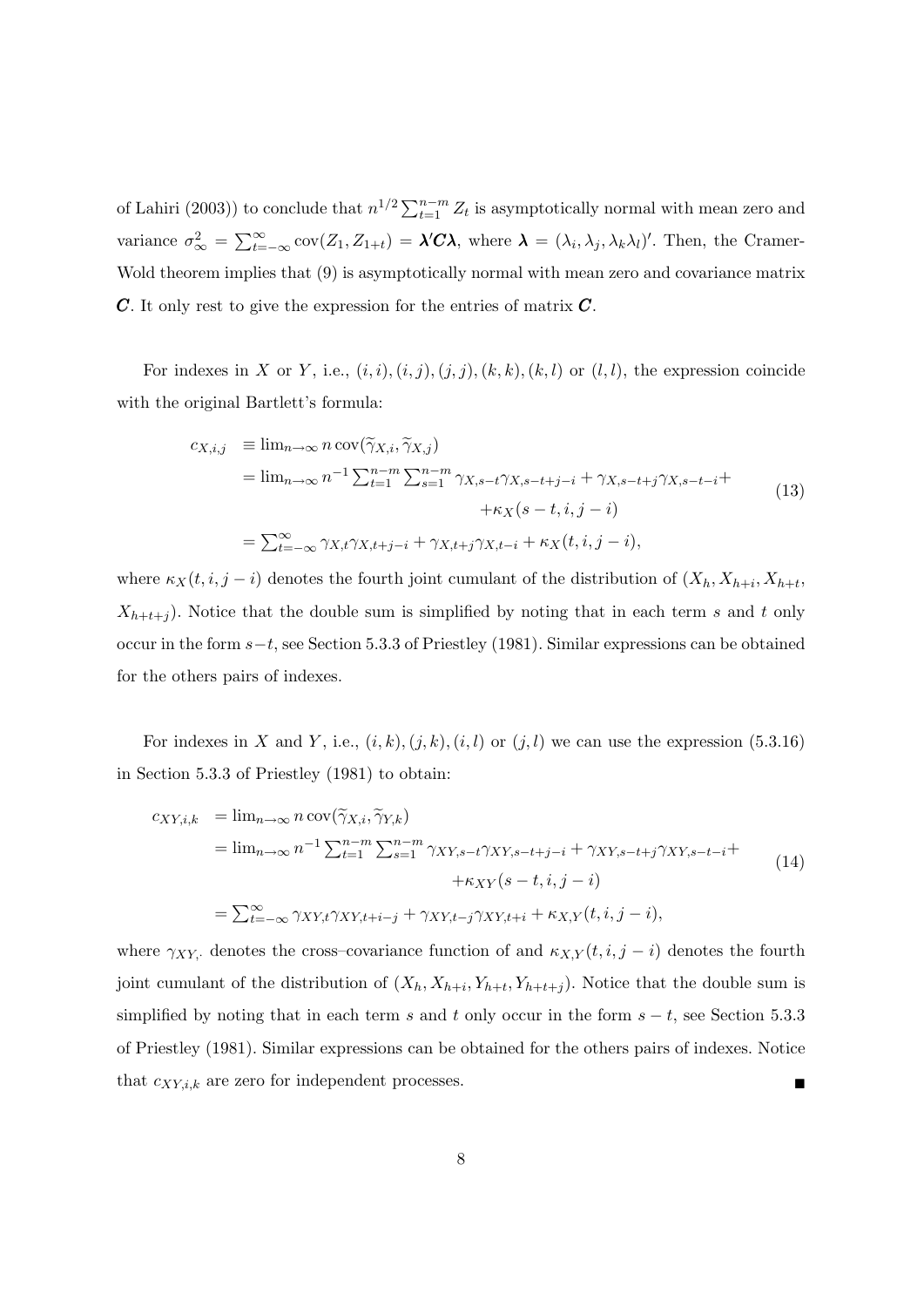Remark 1: Notice that the above proposition was established for the modified covariance estimator  $\tilde{\gamma}_{X,j} = n^{-1} \sum_{t=1}^{n-m} X_t X_{t+j}$ , i.e. assuming a known process mean, instead of the usual covariance estimator  $\hat{\gamma}_{X,j} = n^{-1} \sum_{t=1}^{n-j} (X_t - \bar{X}_n)(X_{t+j} - \bar{X}_n)$ . It is straightforward to establish that  $\tilde{\gamma}_{X,j}$  and  $\hat{\gamma}_{X,j}$  have the same limit distribution by using  $n^{1/2}(\tilde{\gamma}_{X,j} - \tilde{\gamma}_{X,j}) =$  $n^{1/2}\bar{X}_n^2 - n^{-1/2}\bar{X}_n \sum_{t=1}^{n-j} (X_t + X_{t+j}) + o_P(n^{-1}).$ 

Remark 2: The Proposition 1 is a generalization of Theorem 3.1 in Romano and Thombs (1996) for bivariate stationary processes. Notice that condition (B) is used in Romano and Thombs  $(1996)$  but the results using condition  $(A)$  are new. The condition  $(A)$  is weaker than (B) in the restriction imposed on the mixing sequences.

**Corollary 1:** Under the assumptions of Proposition 1, for any fixed nonnegative integer  $m$ , we have,

$$
n^{1/2}(\widetilde{\rho}_{X,1}-\rho_{X,1},\widetilde{\rho}_{X,2}-\rho_{X,2},\ldots,\widetilde{\rho}_{X,m}-\rho_{X,m},\widetilde{\rho}_{Y,1}-\rho_{Y,1},\widetilde{\rho}_{Y,2}-\rho_{Y,2},\ldots,\widetilde{\rho}_{Y,m}-\rho_{Y,m})
$$
(15)

is asymptotically normal with mean zero and covariance matrix  $\mathbf{R}_{X,Y}$ , where  $\mathbf{R}_{X,Y}$  is a  $2m\times 2m$ matrix with entries given by  $(19)$  and  $(20)$ .

**Proof:** Since  $\tilde{\rho}_{X,i} = \tilde{\gamma}_{X,i}/\tilde{\gamma}_{X,0}$  and  $\tilde{\rho}_{Y,k} = \tilde{\gamma}_{Y,k}/\tilde{\gamma}_{Y,0}$  we can use expression (5.3.34) in Section 5.3.4 of Priestley (1981) to obtain:

$$
n^{1/2}(\widetilde{\rho}_{X,i} - \rho_{X,i}) = \gamma_{X,0}^{-1} n^{1/2} (\widetilde{\gamma}_{X,i} - \gamma_{X,i}) - \rho_{X,i} \gamma_{X,0}^{-1} n^{1/2} (\widetilde{\gamma}_{X,0} - \gamma_{X,0}^{-1}) + o_P(1) \tag{16}
$$

and

$$
n^{1/2}(\widetilde{\rho}_{Y,k} - \rho_{Y,k}) = \gamma_{Y,0}^{-1} n^{1/2} (\widetilde{\gamma}_{Y,k} - \gamma_{Y,k}) - \rho_{Y,k} \gamma_{Y,0}^{-1} n^{1/2} (\widetilde{\gamma}_{Y,0} - \gamma_{Y,0}^{-1}) + o_P(1).
$$
 (17)

Then, from Proposition 1 we have that the vector:

$$
n^{1/2}(\widetilde{\rho}_{X,i} - \rho_{X,i}, \widetilde{\rho}_{X,j} - \rho_{X,j}, \widetilde{\rho}_{Y,k} - \rho_{Y,k}, \widetilde{\rho}_{Y,l} - \rho_{Y,l}),
$$
\n(18)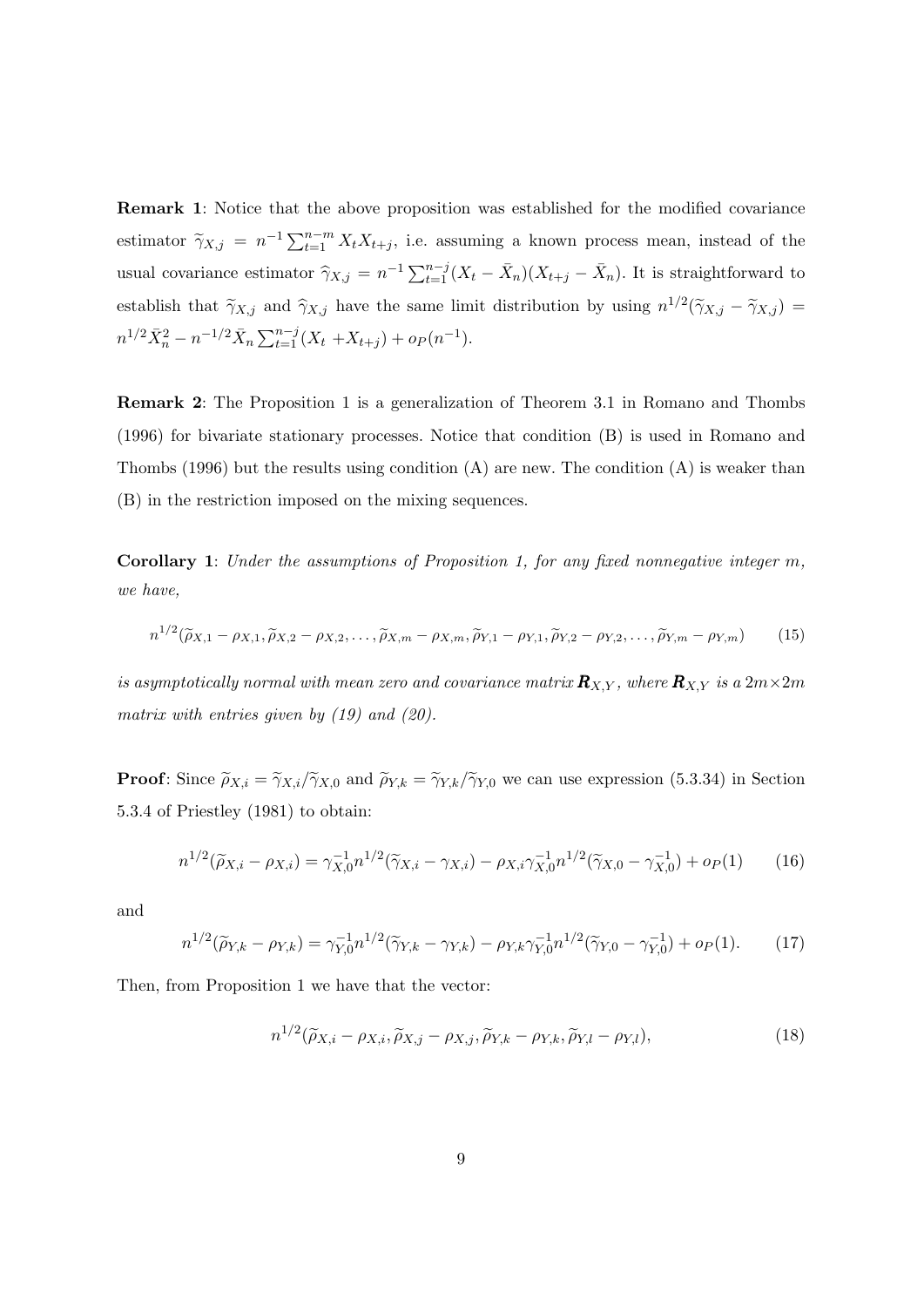is asymptotically normal with mean zero and covariance matrix  $\bm{R}$  with entries defined by

$$
r_{X,i,j} \equiv \lim_{n \to \infty} n \operatorname{cov}(\widetilde{\rho}_{X,i}, \widetilde{\rho}_{X,j})
$$
  
= 
$$
\lim_{n \to \infty} \gamma_{X,0}^{-2} n \operatorname{cov}(\widetilde{\gamma}_{X,i} - \rho_{X,i} \widetilde{\gamma}_{X,0}, \widetilde{\gamma}_{X,j} - \rho_{X,j} \widetilde{\gamma}_{X,0})
$$
  
= 
$$
\gamma_{X,0}^{-2} (c_{X,i,j} - \rho_{X,i} c_{X,0,j} - \rho_{X,j} c_{X,0,i} + \rho_{X,i} \rho_{X,j} c_{X,0,0}),
$$
 (19)

where  $c_{X,\cdot}$ , is obtained from (13), and

$$
r_{XY,i,k} \equiv \lim_{n \to \infty} n \operatorname{cov}(\widetilde{\rho}_{X,i}, \widetilde{\rho}_{Y,k})
$$
  
\n
$$
= \lim_{n \to \infty} \gamma_{X,0}^{-1} \gamma_{Y,0}^{-1} n \operatorname{cov}(\widetilde{\gamma}_{X,i} - \rho_{X,i} \widetilde{\gamma}_{X,0}, \widetilde{\gamma}_{Y,k} - \rho_{Y,k} \widetilde{\gamma}_{Y,0})
$$
  
\n
$$
= \gamma_{X,0}^{-1} \gamma_{Y,0}^{-1} (c_{XY,i,k} - \rho_{X,i} c_{XY,0,j} - \rho_{Y,k} c_{XY,i,0} + \rho_{X,i} \rho_{X,j} c_{XY,0,0}),
$$
\n(20)

where  $c_{XY,\cdot}$  is obtained from (14).

As in Proposition 1, we only derive the expression for the pairs of indexes  $(i, j)$  and  $(i, k)$ but similar expressions can be obtained for the others pairs of indexes.

Remark 3: Using a similar argument to Remark 1, we can establish that the modified correlation estimator  $\tilde{\rho}_{X,j}$  and the usual correlation estimator  $\hat{\rho}_{X,j} = \hat{\gamma}_{X,j}/\hat{\gamma}_{X,0}$  have the same limit distribution.

Remark 4: The Corollary 1 is a generalization of Theorem 3.2 in Romano and Thombs (1996) for bivariate stationary processes.

Corollary 2: Under the assumptions of Proposition 1, for any fixed nonnegative integer m, we have that  $T_{n,m}$  is asymptotically distributed, under  $H_0: \rho_{X,1} = \rho_{Y,1}, \rho_{X,2} = \rho_{Y,2}, \ldots, \rho_{X,m} =$  $\rho_{Y,m},$  as a  $\sum_{k=1}^m \lambda_k \chi_1^2,$  where each  $\chi_1^2$  variate is distributed independently of every other and the  $\lambda$ 's are the real nonzero eigenvalues of the matrix  $\mathbf{R}_{X,Y}H$ .  $\mathbf{R}_{X,Y}$  is the asymptotical covariance matrix of (15) and  $\boldsymbol{H} =$  $\sqrt{ }$  $\overline{\phantom{a}}$  $\bm{I}_{m}$   $-\bm{I}_{m}$  $-\boldsymbol{I}_m$   $\boldsymbol{I}_m$ 1 , where  $I_m$  is the  $m \times m$  identity matrix.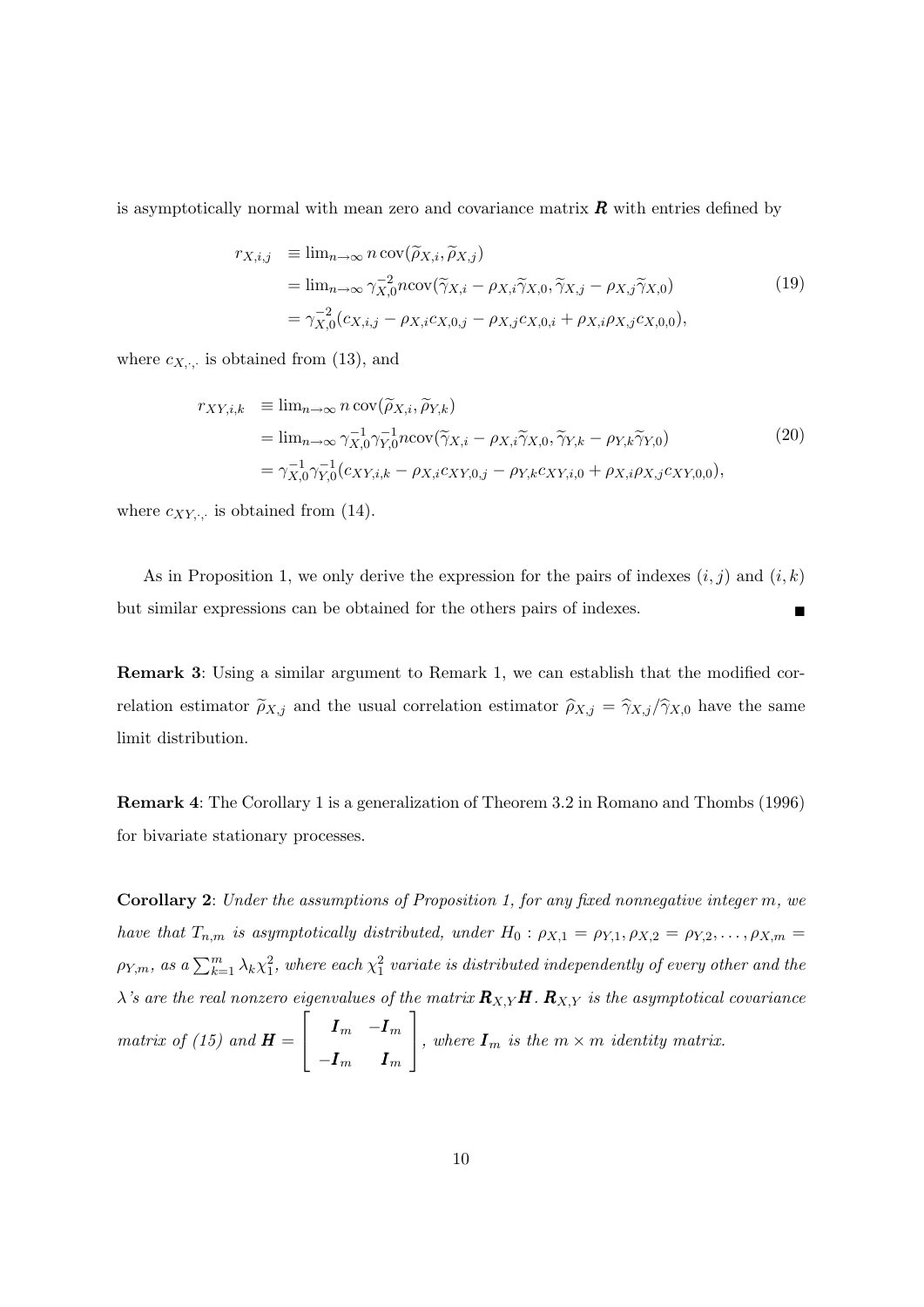**Proof:**  $T_{n,m}$  can be written as follows

$$
T_{n,m} = n \sum_{k=1}^{m} ((\hat{\rho}_{X,k} - \rho_{X,k}) - (\hat{\rho}_{Y,k} - \rho_{Y,k}) - (\rho_{Y,k} - \rho_{X,k}))^{2}
$$
  
\n
$$
= n \sum_{k=1}^{m} ((\hat{\rho}_{X,k} - \rho_{X,k}) - (\hat{\rho}_{Y,k} - \rho_{Y,k}))^{2} + n \sum_{k=1}^{m} (\rho_{Y,k} - \rho_{X,k})^{2} + n \sum_{k=1}^{m} (\rho_{Y,k} - \rho_{X,k}) (\hat{\rho}_{X,k} - \rho_{X,k}) + n \sum_{k=1}^{m} (\rho_{Y,k} - \rho_{X,k}) (\hat{\rho}_{Y,k} - \rho_{Y,k})
$$
  
\n
$$
= S_{1} + S_{2} + S_{3} + S_{4}.
$$
\n(21)

The first summand,  $S_1$ , can be expressed as

$$
S_1 = n^{1/2} (\widehat{\boldsymbol{\rho}} - \boldsymbol{\rho})' \boldsymbol{H} n^{1/2} (\widehat{\boldsymbol{\rho}} - \boldsymbol{\rho}), \qquad (22)
$$

where  $(\hat{\boldsymbol{\rho}} - \boldsymbol{\rho})$  denotes the following  $2m \times 1$  vector

$$
(\hat{\rho}_{X,1} - \rho_{X,1}, \hat{\rho}_{X,2} - \rho_{X,2}, \dots, \hat{\rho}_{X,m} - \rho_{X,m}, \hat{\rho}_{Y,1} - \rho_{Y,1}, \hat{\rho}_{Y,2} - \rho_{Y,2}, \dots, \hat{\rho}_{Y,m} - \rho_{Y,m})'.
$$
 (23)

Then, from the Theorem 2.1 of Box (1954) on quadratic forms and the Remark 3 it follows that  $S_1$  is asymptotically distributed as a  $\sum_{k=1}^m \lambda_k \chi_1^2$ , where each  $\chi_1^2$  variate is distributed independently of every other and the  $\lambda$ 's are the real nonzero eigenvalues of the matrix  $\mathbf{R}_{X,Y}$  H.

The second summand,  $S_2 = n \sum_{k=1}^{m} (\rho_{Y,k} - \rho_{X,k})^2$ , is zero under  $H_0$ .

For the third and the fourth summands, Corollary 1 implies that  $S_3 = O_P(n^{-1/2})$  and  $S_4 =$  $O_P(n^{-1/2})$  since they are linear combination of vectors  $(\hat{\rho}_{X,1} - \rho_{X,1}, \hat{\rho}_{X,2} - \rho_{X,2}, \dots, \hat{\rho}_{X,m} \rho_{X,m}$ ) and  $(\hat{\rho}_{Y,1} - \rho_{Y,1}, \hat{\rho}_{Y,2} - \rho_{Y,2}, \dots, \hat{\rho}_{Y,m} - \rho_{Y,m})$ , respectively.

Finally, the Slutsky's lemma establish that  $T_{n,m}$  and  $S_1$  have the same limit distribution, under  $H_0$ .

Remark 5: The Corollary 2 establishes the required assumption for Theorem 5.1(i) of Politis et al. (2001), i.e., the distribution of  $T_{n,m}$ ,  $G_n(P)$ , converges weakly to a continuous limit law  $G(P) = \sum_{k=1}^{m} \lambda_k \chi_1^2.$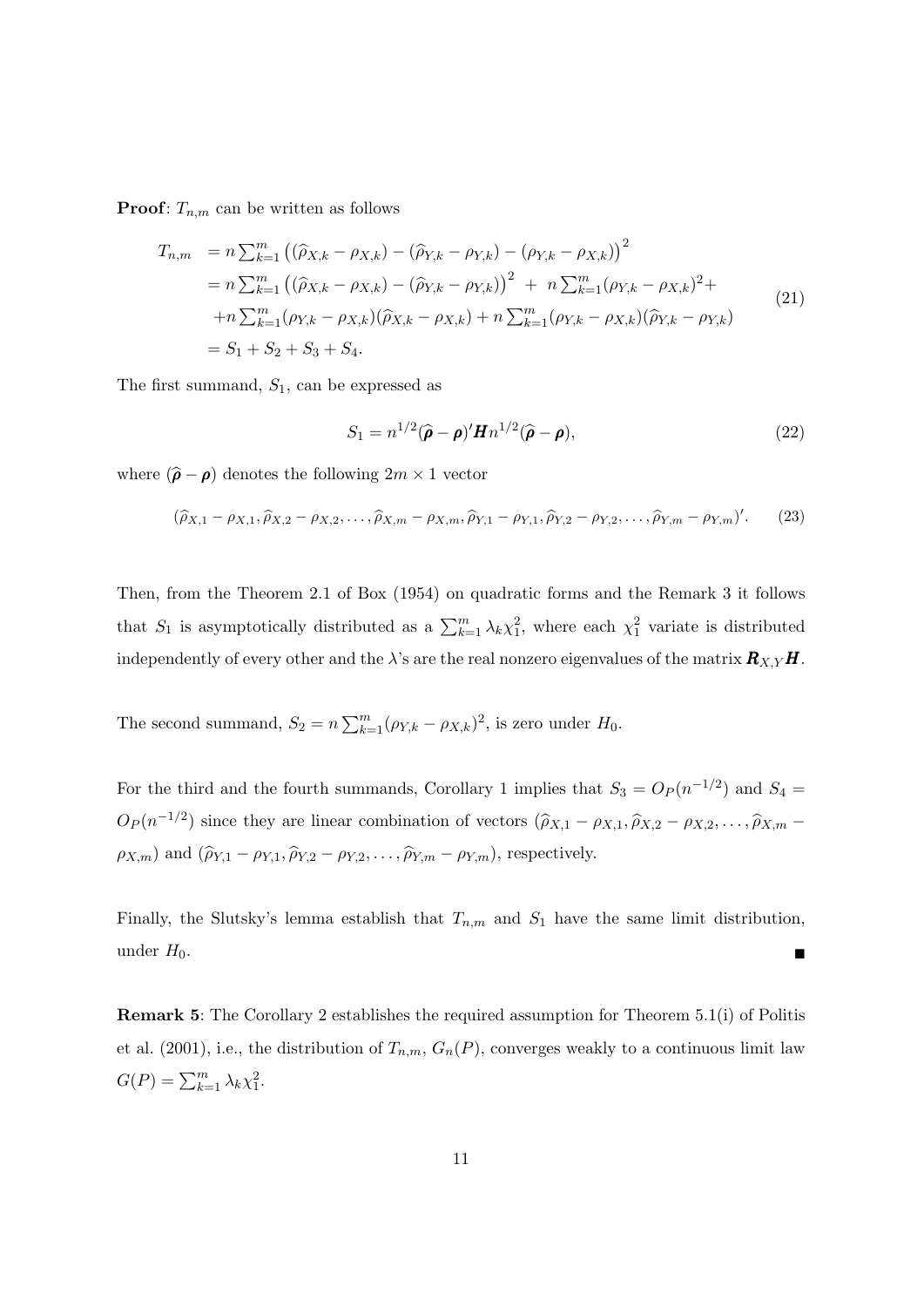Corollary 3: Under the assumptions of Proposition 1, for any fixed nonnegative integer m, we have that  $t_n = t_n(X_1, X_2, \ldots, X_n, Y_1, Y_2, \ldots, Y_n)$  converges, in probability, to a constant  $t(P)$ which satisfies  $t(P) = 0$  under  $H_0: \rho_{X,1} = \rho_{Y,1}, \rho_{X,2} = \rho_{Y,2}, \ldots, \rho_{X,m} = \rho_{Y,m}$ , and  $t(P) > 0$ under  $H_1: \rho_{X,k} \neq \rho_Y$ , for some  $k \in \{1, 2, \ldots, m\}.$ 

**Proof:** From  $(21)$  we have

$$
t_n = n^{-1}(S_1 + S_2 + S_3 + S_4),
$$
\n(24)

and from the proof of Corollary 2 we have that  $n^{-1}S_1 = O_P(n^{-1}), S_3 = O_P(n^{-3/2})$  and  $S_4 = O_P(n^{-3/2})$ . Then,  $t_n = \sum_{k=1}^m (\rho_{Y,k} - \rho_{X,k})^2 + O_P(n^{-1})$ . It is clear that constant  $t(P)$  $\sum_{k=1}^{m} (\rho_{Y,k} - \rho_{X,k})^2$  satisfies  $t(P) = 0$  under  $H_0$ , and  $t(P) > 0$  under  $H_1$ .

Remark 6: The Corollary 3 establishes the required assumption for Theorem 5.1(ii) of Politis et al. (2001).

### 5 Simulation results

In this section, we study the behavior of the proposed testing procedure in terms of size and power for finite samples. We will use the following models:

Model 1:  $X_t = \phi X_{t-1} + \varepsilon_t$ , with  $\phi = 0, 0.2, 0.4, 0.6, 0.8$ 

and where  $\varepsilon_t$  i.i.d.  $\mathcal{N}(0, \sigma_{\varepsilon}^2)$  and  $\sigma_{\varepsilon}^2$  is fixed such that  $\text{Var}(X_t) = 1$ . We consider two sample sizes,  $n = 256$  and 512, the nominal size  $\alpha = 0.05$  and the maximum lag  $m = 10$ . In future research, we will study the selection of  $m$ . We expect that the power of the test based on  $T_{n,m}$  will decrease with m, as in the case in goodness–of–fit test (see, v.g. Peña and Rodríguez  $(2002)$ ).

In this paper, we present the simulations results for independent series using the algorithm based on the estimation (7). Notice that the number of subsamples,  $(n-l+1)^2$ , can be high,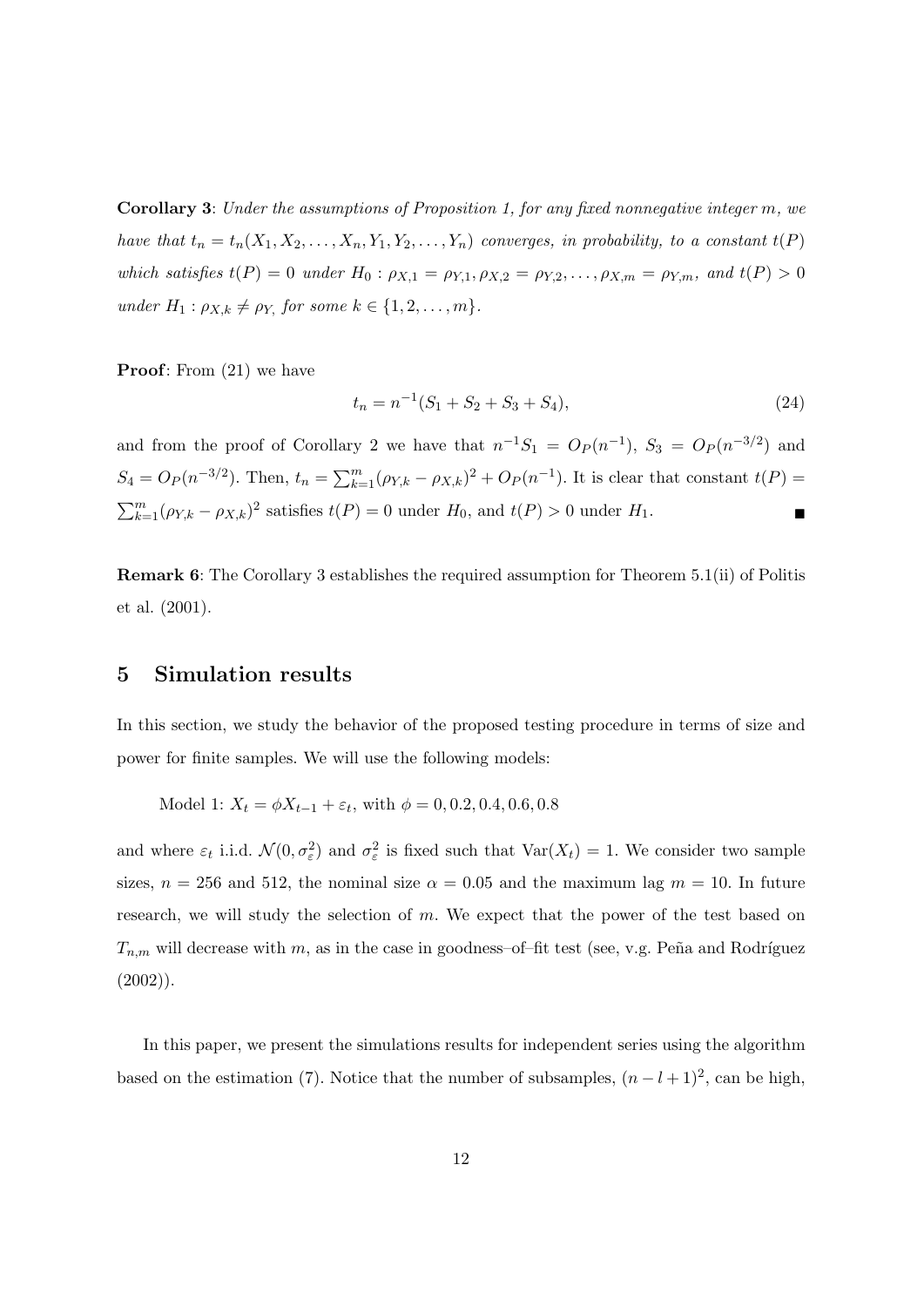e.g., with  $n = 256$  and  $l = 32$  we have 50625 subsamples, therefore we will use  $B = 1000$ random subsamples to approximate the expression (7).

In Tables 1 and 2, we present the results for the size of the test using  $l = 4, 8, 16, 32, 64, 128$ for  $n = 256$  and  $l = 4, 8, 16, 32, 64, 128, 256$  for  $n = 512$ . To estimate the sizes we use 1000 independent replicas; therefore the estimated sizes between 0.0365 and 0.0635 are not significantly different from the nominal 0.05. In the cases  $l = 4$  and 8, we use  $m = 3$  and 7, respectively. In the fourth column of both tables we report the size of the test using the calibration procedure proposed in Politis et al. (1999). Additionally, we present the results for the procedures proposed by Diggle and Fisher (1991) and Maharaj (2000) in the second and the third column, respectively.

 $\equiv$  =====> Tables 1 and 2 around here.  $\le$  =======

As we expect, the results are dependent on the subsample lengths. We obtain sizes near to the nominal value,  $0.05$ , for the larger values of l. The calibration procedure, in almost all the cases, obtains a size values not statistically different from the nominal value. The Maharaj's procedure tends to overestimate the size of the test (in all the cases for  $n = 256$  and in three cases for  $n = 512$ ). Notice that the Maharaj's method uses the additional information of the autoregressive structure of the generating process. Also the Diggle and Fisher's procedure tends to overestimate the size of the test when the sample size is 512. Notice that the Diggle and Fisher's method is only applicable to independent series.

In Tables 3 and 4, we present the results of the power of the following hypothesis test:  $H_0$ : AR(1) with  $\phi = 0.0$  (white noise) against  $H_1$ : AR(1) with  $\phi \neq 0.0$  taking  $\phi = 0.2, 0.4, 0.6$ and 0.8. As we expect, we observe that the power increases as  $\phi$  increases since the models in the alternative hypothesis are more different from the model in the null hypothesis. For the sample size  $n = 256$  with  $\phi \geq 0.6$  and for  $n = 512$  with  $\phi \geq 0.4$ , the powers with the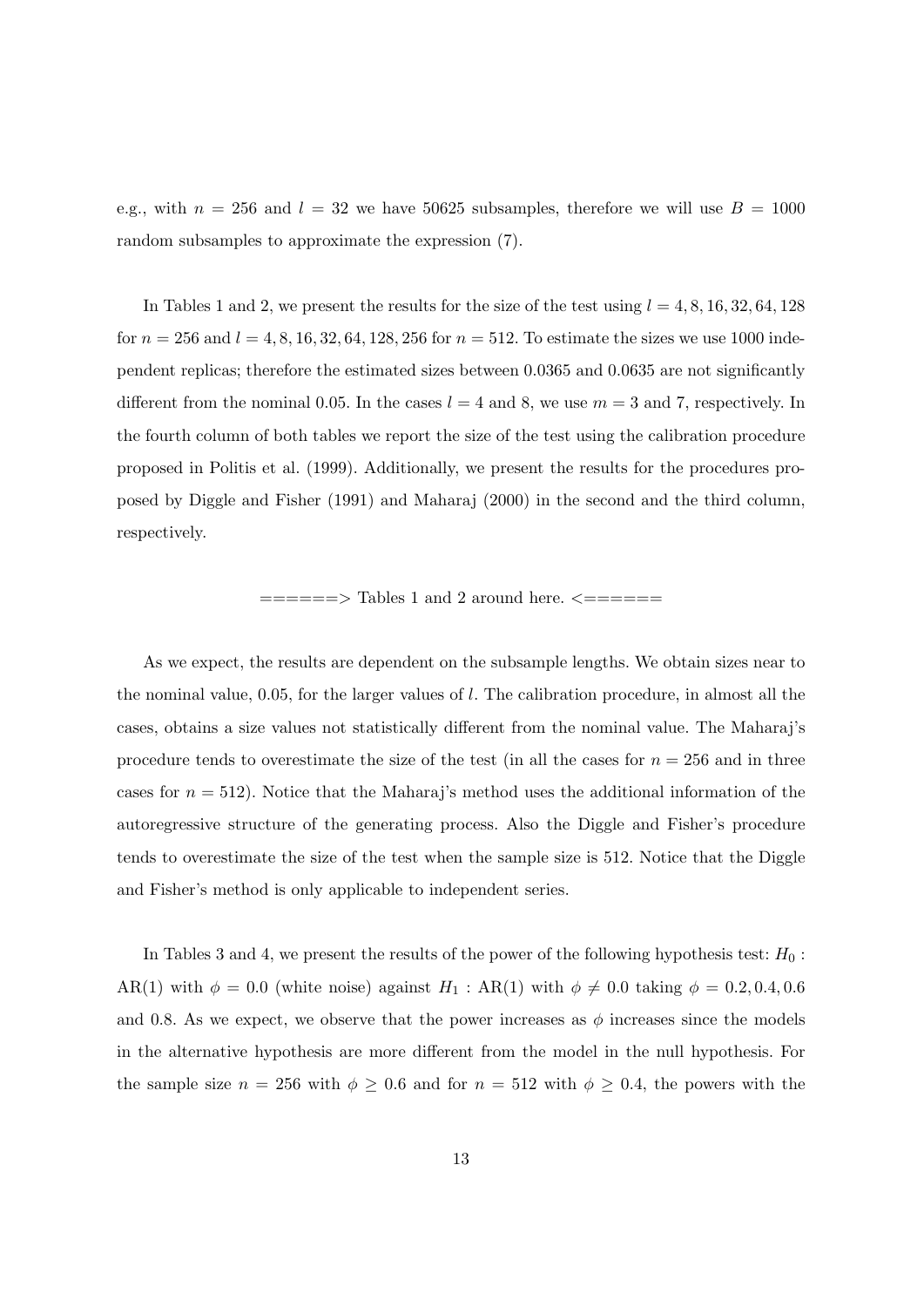calibration procedure are close to 1. Notice that Diggle and Fisher's and Maharaj's methods have higher powers than the proposed procedure but their size are generally overestimated.

======> Tables 3 and 4 around here. <======

## 6 Conclusion

In this paper we have proposed a procedure based on the subsampling techniques for the comparison of stationary time series that are not necessarily independent. We have established the asymptotical consistency of the proposed method. In the simulation experiments, we have confirmed the competitive behavior of the subsampling test procedure with regard to the procedures proposed by Diggle and Fisher (1991) and Maharaj (2000).

# References

- [1] Basawa, I., Billard, L. and Srinivasan, R. (1984) Large-sample test of homogeneity for time series, Biometrika 71, 203 – 206.
- [2] Box, G.E.P. (1954) Some theorems on quadratic forms applied in the study of analysis of variance problems, I. Effect of inequality of variance in the one–way classification, Annals of Mathematical Statistics, 25, 290 – 302.
- [3] Coates, D.S. and Diggle, P.J. (1986) Tests for comparing two estimated spectral densities, Journal of Time Series, 7, 7 – 20.
- [4] Diggle, P.J. and Fisher, N.I. (1991) Nonparametric comparison of cumulative periodograms, Applied Statistics, 40, 423 – 434.
- [5] Guo, J.H. (1999) A nonparametric test for the parallelism of two first–order autoregressive processes, Australian and New Zealand Journal of Statistics, 41, 59 – 65.
- [6] Lahiri, S.N. (2003) Resampling methods for dependent data, Springer–Verlag.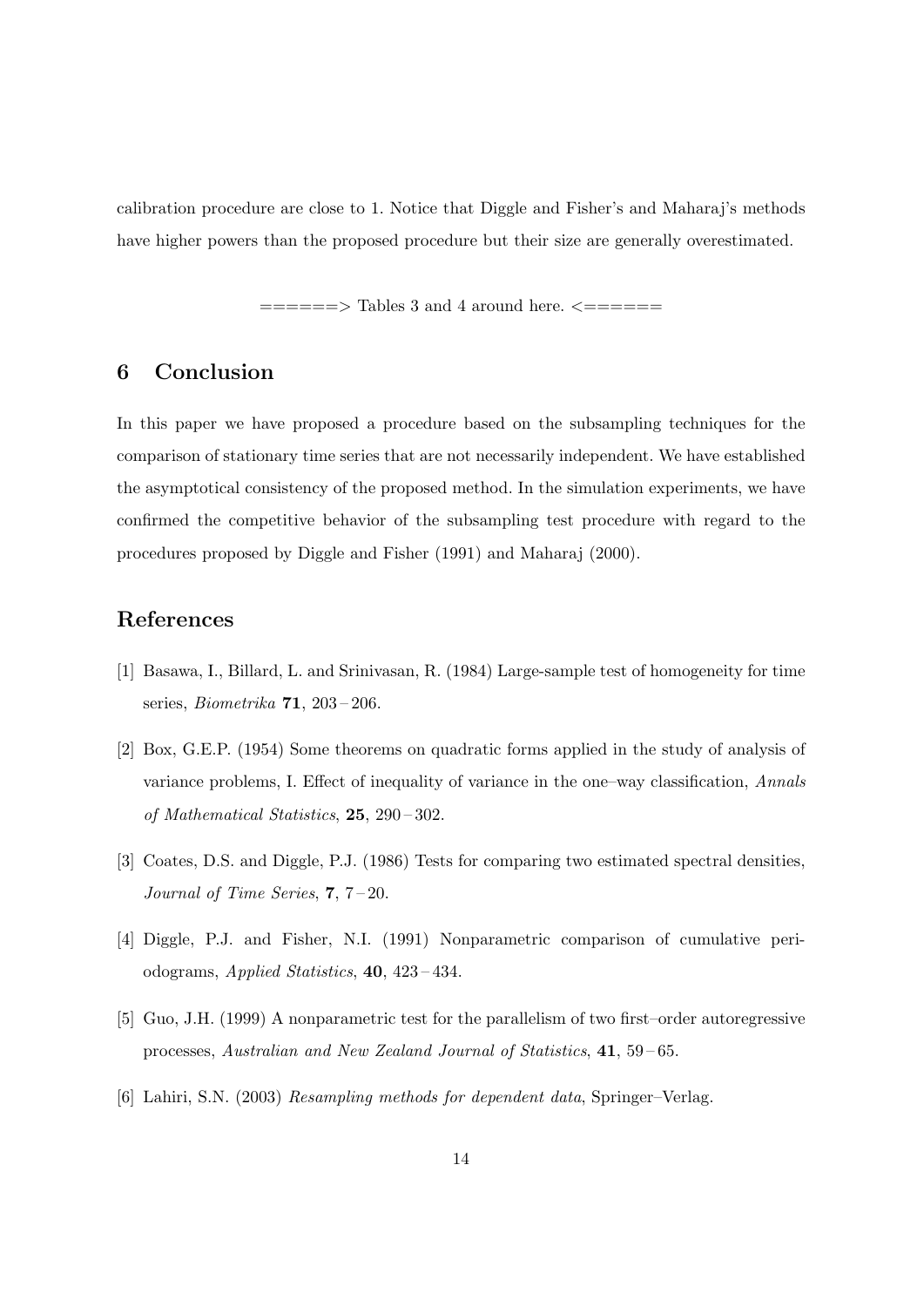- [7] Maharaj, E.A. (1996) A significance test for classifying ARMA models, Journal of Statistical Computation and Simulation, 54, 305 – 331.
- [8] Maharaj, E.A. (2000) Clusters of time series, Journal of Classification, 17, 297 314.
- [9] Peña, D. and Rodríguez, J. (2002) A powerful portmanteau test of lack of fit for time series, The Journal of the American Statistical Association, 97, 601–610.
- [10] Politis, D.N. and Romano, J.P. (1994) Large sample confidence regions based on subsamples under minimal assumptions, The Annals of Statistics, 22, 2031 – 2050.
- [11] Politis, D.N., Romano, J.P. and Wolf, M. (1999) Subsampling. Springer–Verlag.
- [12] Politis, D.N., Romano, J.P. and Wolf, M. (2001) On the asymptotic theory of subsampling, Statistica Sinica, 11, 1105 – 1124.
- [13] Priestley, M.B. (1981) Spectral analysis and time series, Academic Press.
- [14] Romano, J.P. and Thombs, L.A. (1996) Inference for autocorrelation under weak assupmtions, The Journal of the American Statistical Association, 91, 590 – 600.
- [15] Swanepoel, J.W.H. and Van Wyk, J.W.J. (1986). The comparison of two spectral density functions using the bootstrap. Journal of Statistical Computation and Simulation 24, 271– 282.
- [16] Timmer, J., Lauk, M., Vach, W. and Lucking, C.H. (1999). A test for a difference between spectral peak frequencies. Computational Statistics and Data Analysis 30, 45-50.